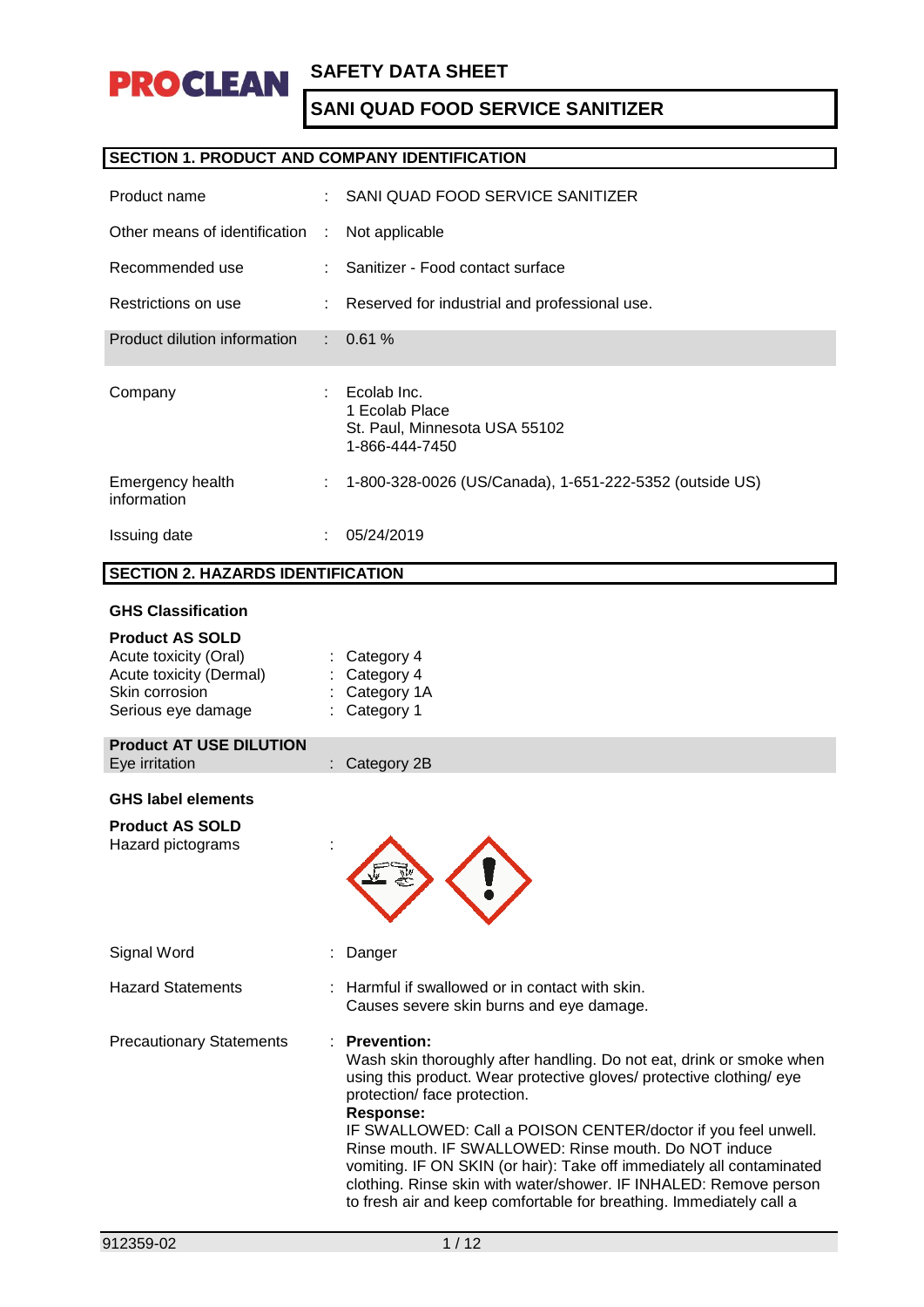|                                                | POISON CENTER/doctor. IF IN EYES: Rinse cautiously with water for<br>several minutes. Remove contact lenses, if present and easy to do.<br>Continue rinsing. Immediately call a POISON CENTER/doctor. Wash<br>contaminated clothing before reuse.<br>Storage:<br>Store locked up.<br>Disposal:<br>Dispose of contents/ container to an approved waste disposal plant. |
|------------------------------------------------|-----------------------------------------------------------------------------------------------------------------------------------------------------------------------------------------------------------------------------------------------------------------------------------------------------------------------------------------------------------------------|
| <b>Product AT USE DILUTION</b><br>Signal Word  | : Warning                                                                                                                                                                                                                                                                                                                                                             |
| <b>Hazard Statements</b>                       | : Causes eye irritation.                                                                                                                                                                                                                                                                                                                                              |
| <b>Precautionary Statements</b>                | · Prevention:<br>Wash skin thoroughly after handling.<br><b>Response:</b><br>IF IN EYES: Rinse cautiously with water for several minutes. Remove<br>contact lenses, if present and easy to do. Continue rinsing. If eye<br>irritation persists: Get medical advice/ attention.                                                                                        |
| <b>Product AS SOLD</b><br><b>Other hazards</b> | : None known.                                                                                                                                                                                                                                                                                                                                                         |
|                                                | <b>SECTION 3. COMPOSITION/INFORMATION ON INGREDIENTS</b>                                                                                                                                                                                                                                                                                                              |
| Dradust AC <sub>COI</sub> D                    |                                                                                                                                                                                                                                                                                                                                                                       |

| <b>Product AS SOLD</b> |         |
|------------------------|---------|
| Pure substance/mixture | Mixture |

| <b>Chemical name</b><br>Quaternary ammonium compounds, di-C8-10-<br>alkyldimethyl, chlorides<br>n-alkyl (C14 50%; C12 40%; C16 10%) dimethyl<br>benzyl ammonium chloride | CAS-No.<br>68424-95-3<br>68424-85-1 | <b>Concentration (%)</b><br>$1 - 5$<br>3 |
|--------------------------------------------------------------------------------------------------------------------------------------------------------------------------|-------------------------------------|------------------------------------------|
| Octyl decyl dimethyl ammonium chloride<br>Dioctyl dimethyl ammonium chloride                                                                                             | 32426-11-2<br>5538-94-3             | 2.25<br>0.9                              |
| Didecyl Dimethyl Ammonium Chloride                                                                                                                                       | 7173-51-5                           | 1.35                                     |
| <b>Product AT USE DILUTION</b>                                                                                                                                           |                                     |                                          |
| <b>Chemical name</b>                                                                                                                                                     | CAS-No.                             | <b>Concentration (%)</b>                 |
| n-alkyl (C14 50%; C12 40%; C16 10%) dimethyl<br>benzyl ammonium chloride                                                                                                 | 68424-85-1                          | 0.0183                                   |
| Octyl decyl dimethyl ammonium chloride                                                                                                                                   | 32426-11-2                          | 0.0137                                   |
| Dioctyl dimethyl ammonium chloride                                                                                                                                       | 5538-94-3                           | 0.0055                                   |
| Didecyl Dimethyl Ammonium Chloride                                                                                                                                       | 7173-51-5                           | 0.0082                                   |

No hazardous ingredients

#### **Product AS SOLD**

| In case of eye contact  | : Rinse immediately with plenty of water, also under the eyelids, for at<br>least 15 minutes. Remove contact lenses, if present and easy to do.<br>Continue rinsing. Get medical attention immediately.      |
|-------------------------|--------------------------------------------------------------------------------------------------------------------------------------------------------------------------------------------------------------|
| In case of skin contact | : Wash off immediately with plenty of water for at least 15 minutes. Use<br>a mild soap if available. Wash clothing before reuse. Thoroughly clean<br>shoes before reuse. Get medical attention immediately. |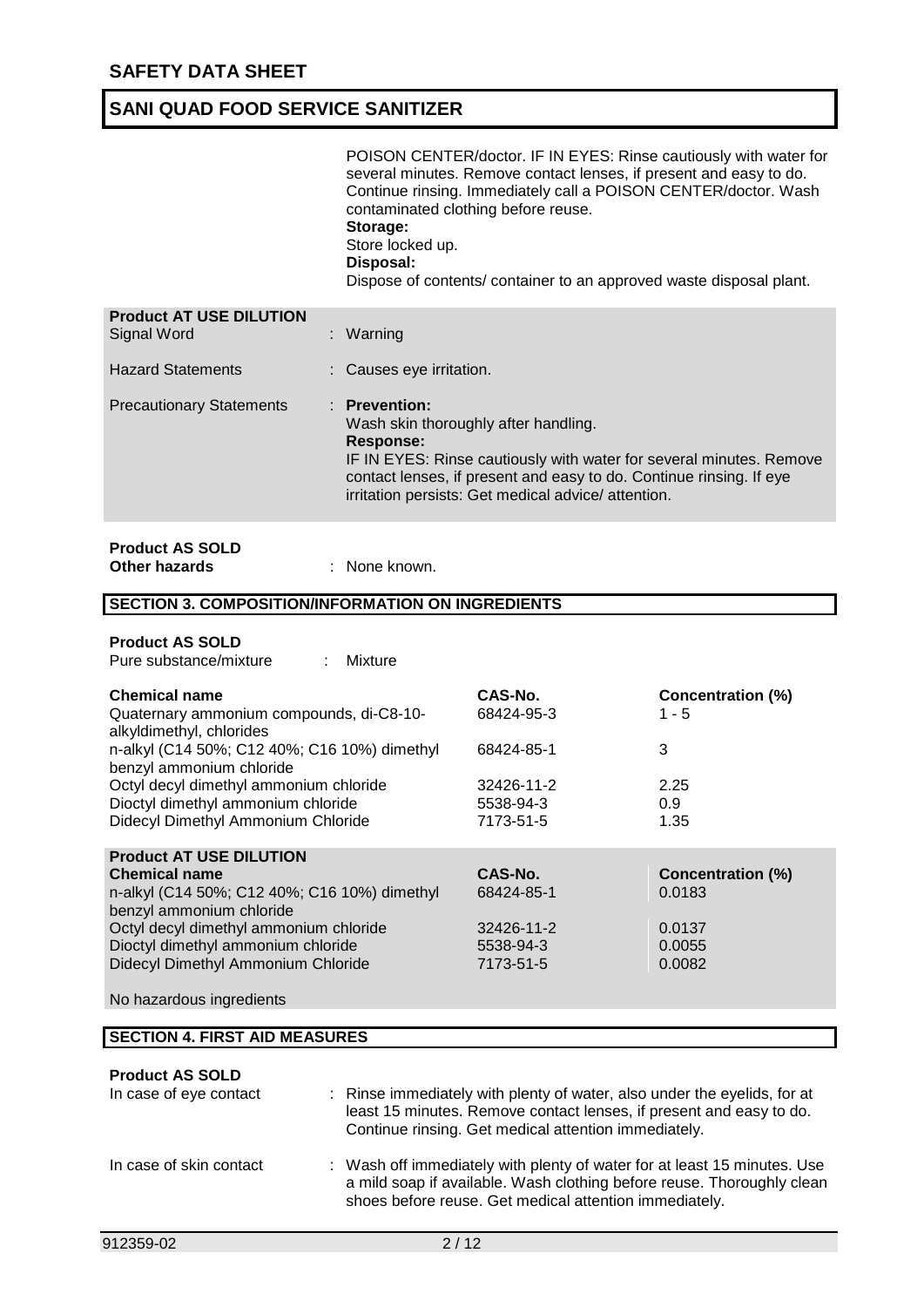| If swallowed                                                      | : Rinse mouth with water. Do NOT induce vomiting. Never give<br>anything by mouth to an unconscious person. Get medical attention<br>immediately. |
|-------------------------------------------------------------------|---------------------------------------------------------------------------------------------------------------------------------------------------|
| If inhaled                                                        | : Remove to fresh air. Treat symptomatically. Get medical attention if<br>symptoms occur.                                                         |
| Protection of first-aiders                                        | : If potential for exposure exists refer to Section 8 for specific personal<br>protective equipment.                                              |
| Notes to physician                                                | : Treat symptomatically.                                                                                                                          |
| Most important symptoms<br>and effects, both acute and<br>delayed | : See Section 11 for more detailed information on health effects and<br>symptoms.                                                                 |
| <b>Product AT USE DILUTION</b><br>In case of eye contact          | $:$ Rinse with plenty of water.                                                                                                                   |
| In case of skin contact                                           | : Rinse with plenty of water.                                                                                                                     |
| If swallowed                                                      | : Rinse mouth. Get medical attention if symptoms occur.                                                                                           |
| If inhaled                                                        | : Get medical attention if symptoms occur.                                                                                                        |

#### **SECTION 5. FIRE-FIGHTING MEASURES**

| <b>Product AS SOLD</b>                            |                                                                                                                                                                                                                                                                                             |
|---------------------------------------------------|---------------------------------------------------------------------------------------------------------------------------------------------------------------------------------------------------------------------------------------------------------------------------------------------|
| Suitable extinguishing media                      | : Use extinguishing measures that are appropriate to local<br>circumstances and the surrounding environment.                                                                                                                                                                                |
| Unsuitable extinguishing<br>media                 | : None known.                                                                                                                                                                                                                                                                               |
| Specific hazards during fire<br>fighting          | : Not flammable or combustible.                                                                                                                                                                                                                                                             |
| Hazardous combustion<br>products                  | : Decomposition products may include the following materials:<br>Carbon oxides<br>Nitrogen oxides (NOx)                                                                                                                                                                                     |
| Special protective equipment<br>for fire-fighters | : Use personal protective equipment.                                                                                                                                                                                                                                                        |
| Specific extinguishing<br>methods                 | : Collect contaminated fire extinguishing water separately. This must<br>not be discharged into drains. Fire residues and contaminated fire<br>extinguishing water must be disposed of in accordance with local<br>regulations. In the event of fire and/or explosion do not breathe fumes. |

#### **SECTION 6. ACCIDENTAL RELEASE MEASURES**

#### **Product AS SOLD**

| .                        |                                                                         |
|--------------------------|-------------------------------------------------------------------------|
| Personal precautions,    | : Ensure adequate ventilation. Keep people away from and upwind of      |
| protective equipment and | spill/leak. Avoid inhalation, ingestion and contact with skin and eyes. |
| emergency procedures     | When workers are facing concentrations above the exposure limit they    |
|                          | must use appropriate certified respirators. Ensure clean-up is          |
|                          | conducted by trained personnel only. Refer to protective measures       |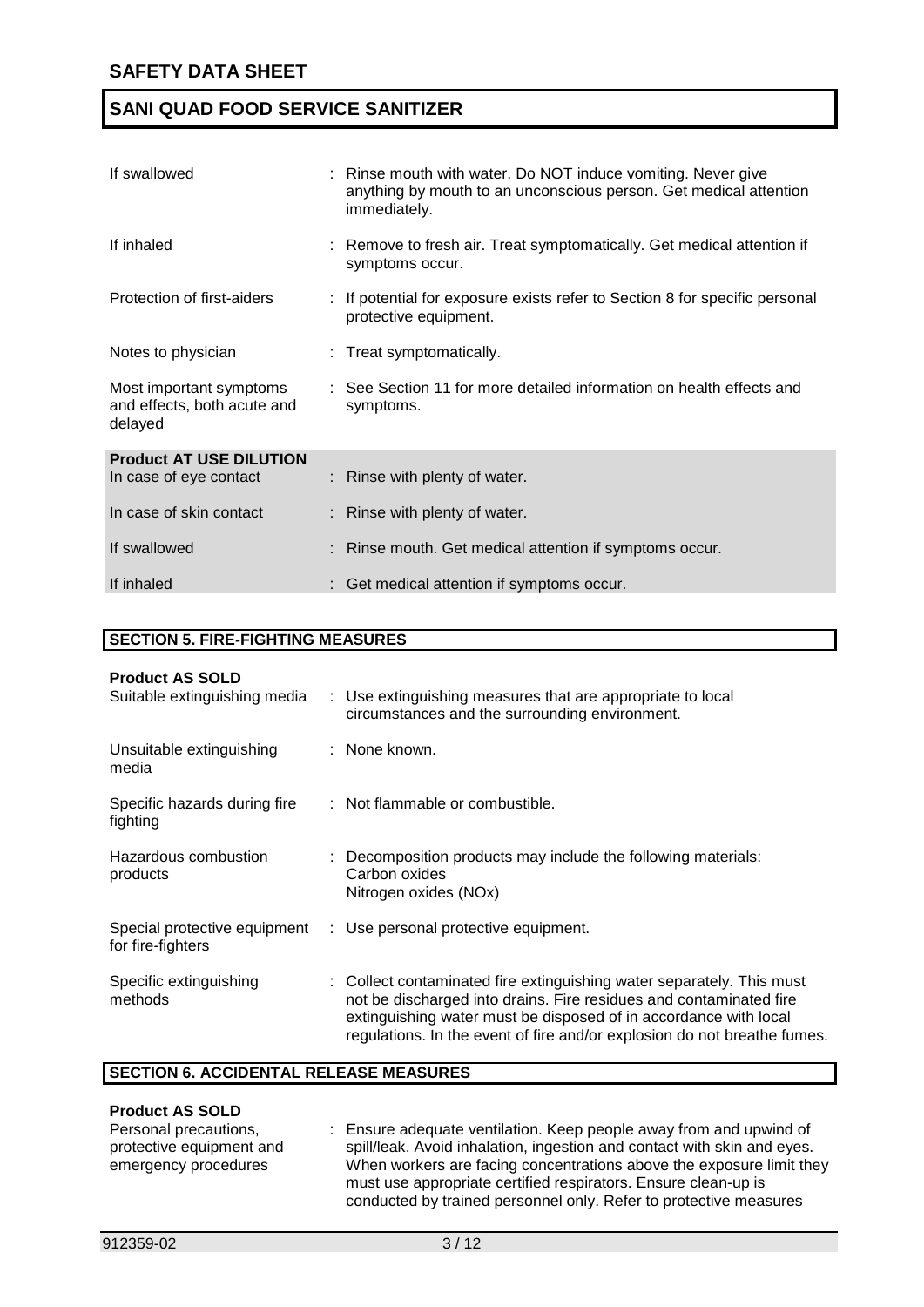|                                                                                                             | listed in sections 7 and 8.                                                                                                                                                                                                                                                                                                                                                                     |
|-------------------------------------------------------------------------------------------------------------|-------------------------------------------------------------------------------------------------------------------------------------------------------------------------------------------------------------------------------------------------------------------------------------------------------------------------------------------------------------------------------------------------|
| Environmental precautions                                                                                   | : Do not allow contact with soil, surface or ground water.                                                                                                                                                                                                                                                                                                                                      |
| Methods and materials for<br>containment and cleaning up                                                    | Stop leak if safe to do so. Contain spillage, and then collect with non-<br>combustible absorbent material, (e.g. sand, earth, diatomaceous<br>earth, vermiculite) and place in container for disposal according to<br>local / national regulations (see section 13). For large spills, dike<br>spilled material or otherwise contain material to ensure runoff does not<br>reach a waterway.   |
| <b>Product AT USE DILUTION</b><br>Personal precautions,<br>protective equipment and<br>emergency procedures | : Refer to protective measures listed in sections 7 and 8.                                                                                                                                                                                                                                                                                                                                      |
| Environmental precautions                                                                                   | : Do not allow contact with soil, surface or ground water.                                                                                                                                                                                                                                                                                                                                      |
| Methods and materials for<br>containment and cleaning up                                                    | : Stop leak if safe to do so. Contain spillage, and then collect with non-<br>combustible absorbent material, (e.g. sand, earth, diatomaceous<br>earth, vermiculite) and place in container for disposal according to<br>local / national regulations (see section 13). For large spills, dike<br>spilled material or otherwise contain material to ensure runoff does not<br>reach a waterway. |

#### **SECTION 7. HANDLING AND STORAGE**

#### **Product AS SOLD**

| Advice on safe handling                                   | : Do not ingest. Do not get in eyes, on skin, or on clothing. Do not<br>breathe dust/fume/gas/mist/vapors/spray. Use only with adequate<br>ventilation. Wash hands thoroughly after handling. In case of<br>mechanical malfunction, or if in contact with unknown dilution of<br>product, wear full Personal Protective Equipment (PPE). |
|-----------------------------------------------------------|------------------------------------------------------------------------------------------------------------------------------------------------------------------------------------------------------------------------------------------------------------------------------------------------------------------------------------------|
| Conditions for safe storage                               | : Keep out of reach of children. Store in suitable labeled containers.                                                                                                                                                                                                                                                                   |
| Storage temperature                                       | : 0 °C to 40 °C                                                                                                                                                                                                                                                                                                                          |
| <b>Product AT USE DILUTION</b><br>Advice on safe handling | : Wash hands thoroughly after handling. In case of mechanical<br>malfunction, or if in contact with unknown dilution of product, wear full<br>Personal Protective Equipment (PPE).                                                                                                                                                       |
| Conditions for safe storage                               | : Keep out of reach of children. Store in suitable labeled containers.                                                                                                                                                                                                                                                                   |

### **SECTION 8. EXPOSURE CONTROLS/PERSONAL PROTECTION**

### **Product AS SOLD**

### **Ingredients with workplace control parameters**

Contains no substances with occupational exposure limit values.

| Engineering measures               | : Effective exhaust ventilation system. Maintain air concentrations<br>below occupational exposure standards. |
|------------------------------------|---------------------------------------------------------------------------------------------------------------|
| Beserved service the conduction of |                                                                                                               |

#### **Personal protective equipment**

Eye protection : Wear eye protection/ face protection.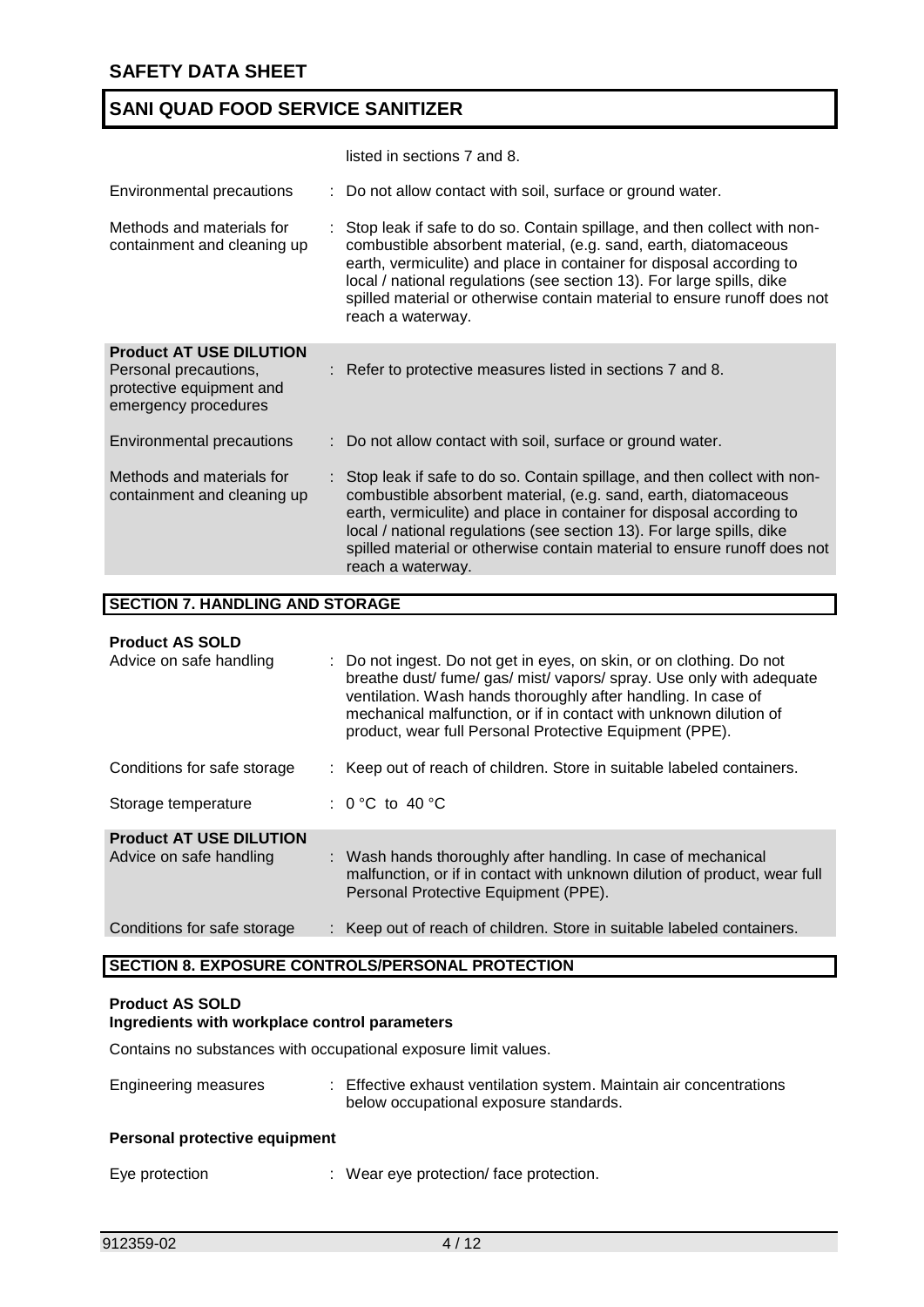| Hand protection                                               | : Wear the following personal protective equipment:<br>Standard glove type.<br>Gloves should be discarded and replaced if there is any indication of<br>degradation or chemical breakthrough.                                                                                                                                    |
|---------------------------------------------------------------|----------------------------------------------------------------------------------------------------------------------------------------------------------------------------------------------------------------------------------------------------------------------------------------------------------------------------------|
| Skin protection                                               | : Personal protective equipment comprising: suitable protective gloves,<br>safety goggles and protective clothing                                                                                                                                                                                                                |
| Respiratory protection                                        | : When workers are facing concentrations above the exposure limit they<br>must use appropriate certified respirators.                                                                                                                                                                                                            |
| Hygiene measures                                              | : Handle in accordance with good industrial hygiene and safety<br>practice. Remove and wash contaminated clothing before re-use.<br>Wash face, hands and any exposed skin thoroughly after handling.<br>Provide suitable facilities for quick drenching or flushing of the eyes<br>and body in case of contact or splash hazard. |
| <b>Product AT USE DILUTION</b><br><b>Engineering measures</b> | : Good general ventilation should be sufficient to control worker<br>exposure to airborne contaminants.                                                                                                                                                                                                                          |
| Personal protective equipment                                 |                                                                                                                                                                                                                                                                                                                                  |
| Eye protection                                                | : No special protective equipment required.                                                                                                                                                                                                                                                                                      |
| Hand protection                                               | No special protective equipment required.                                                                                                                                                                                                                                                                                        |
| Skin protection                                               | No special protective equipment required.                                                                                                                                                                                                                                                                                        |
| Respiratory protection                                        | : No personal respiratory protective equipment normally required.                                                                                                                                                                                                                                                                |

### **SECTION 9. PHYSICAL AND CHEMICAL PROPERTIES**

|                                            | <b>Product AS SOLD</b>                         | <b>Product AT USE DILUTION</b> |  |
|--------------------------------------------|------------------------------------------------|--------------------------------|--|
| Appearance                                 | $:$ liquid                                     | liquid                         |  |
| Color                                      | : clear, red                                   | light red                      |  |
| Odor                                       | : sweet                                        | sweet                          |  |
| pH                                         | $: 6.0 - 9.0,$<br>$(100\%)$                    | 9.0                            |  |
| Flash point                                | : Not applicable, Does not sustain combustion. |                                |  |
| <b>Odor Threshold</b>                      | : No data available                            |                                |  |
| Melting point/freezing point               | : No data available                            |                                |  |
| Initial boiling point and<br>boiling range | : No data available                            |                                |  |
| Evaporation rate                           | : No data available                            |                                |  |
| Flammability (solid, gas)                  | : No data available                            |                                |  |
| Upper explosion limit                      | : No data available                            |                                |  |
| Lower explosion limit                      | : No data available                            |                                |  |
| Vapor pressure                             | : No data available                            |                                |  |
| Relative vapor density                     | : No data available                            |                                |  |
| Relative density                           | : 0.987                                        |                                |  |
| Water solubility                           | No data available                              |                                |  |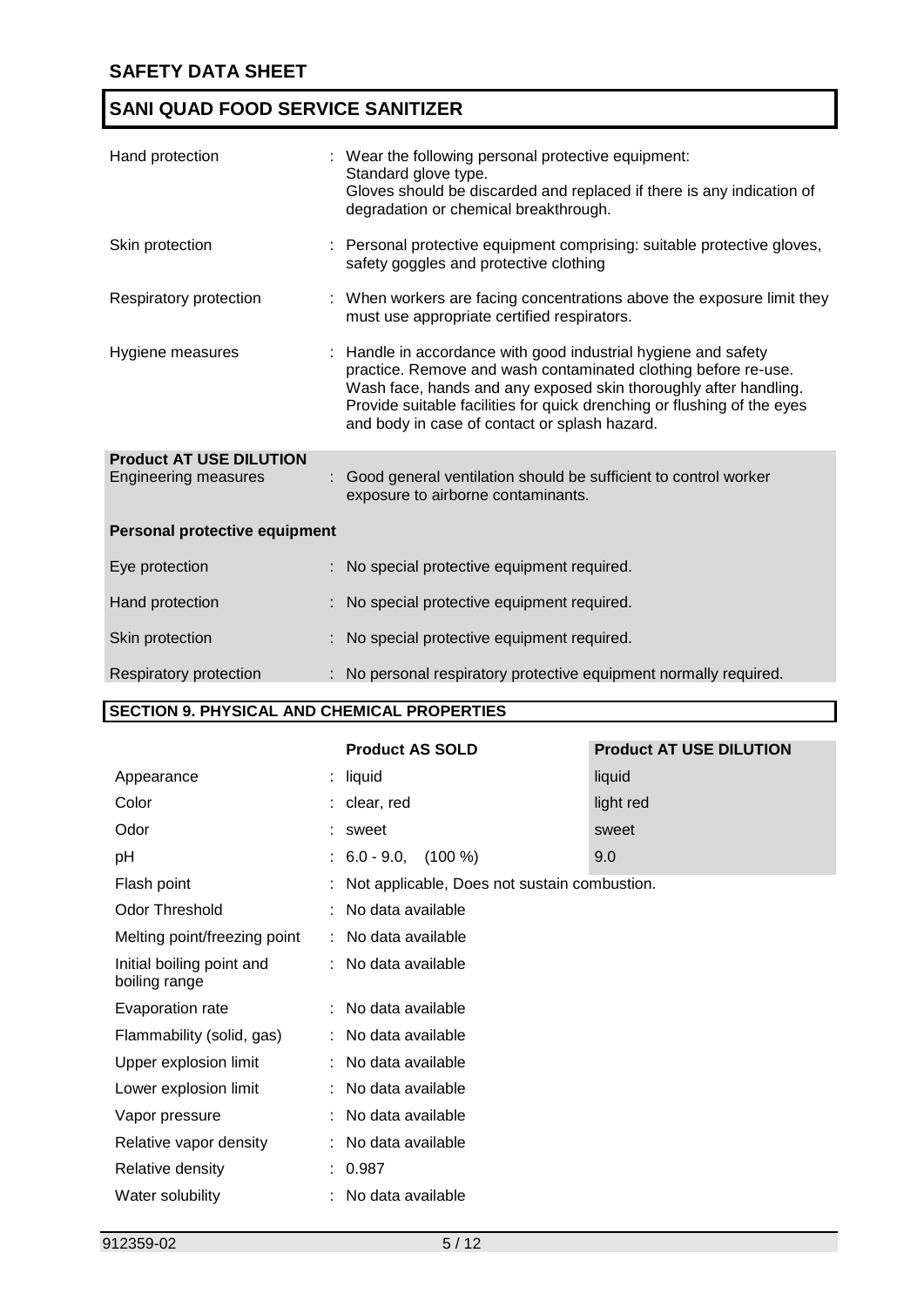| Solubility in other solvents               | : No data available                                        |
|--------------------------------------------|------------------------------------------------------------|
| Partition coefficient: n-<br>octanol/water | $:$ No data available                                      |
| Autoignition temperature                   | : No data available                                        |
| Thermal decomposition                      | : No data available                                        |
| Viscosity, kinematic                       | : No data available                                        |
| <b>Explosive properties</b>                | : No data available                                        |
| Oxidizing properties                       | : The substance or mixture is not classified as oxidizing. |
| Molecular weight                           | No data available                                          |
| VOC                                        | No data available                                          |

### **SECTION 10. STABILITY AND REACTIVITY**

| <b>Product AS SOLD</b><br>Reactivity  | : No dangerous reaction known under conditions of normal use.                                                            |
|---------------------------------------|--------------------------------------------------------------------------------------------------------------------------|
| Chemical stability                    | : Stable under normal conditions.                                                                                        |
| Possibility of hazardous<br>reactions | : No dangerous reaction known under conditions of normal use.                                                            |
| Conditions to avoid                   | $:$ None known.                                                                                                          |
| Incompatible materials                | $:$ Acids<br>Bases                                                                                                       |
| Hazardous decomposition<br>products   | : In case of fire hazardous decomposition products may be produced<br>such as:<br>Carbon oxides<br>Nitrogen oxides (NOx) |

# **SECTION 11. TOXICOLOGICAL INFORMATION**

| Information on likely routes of : Inhalation, Eye contact, Skin contact |  |  |
|-------------------------------------------------------------------------|--|--|
| exposure                                                                |  |  |

### **Potential Health Effects**

| <b>Product AS SOLD</b>         |                                                               |
|--------------------------------|---------------------------------------------------------------|
| Eyes                           | : Causes serious eye damage.                                  |
| <b>Skin</b>                    | : Harmful in contact with skin. Causes severe skin burns.     |
| Ingestion                      | : Harmful if swallowed. Causes digestive tract burns.         |
| Inhalation                     | : May cause nose, throat, and lung irritation.                |
| <b>Chronic Exposure</b>        | : Health injuries are not known or expected under normal use. |
| <b>Product AT USE DILUTION</b> |                                                               |
| Eyes                           | : Causes eye irritation.                                      |
| <b>Skin</b>                    | : Health injuries are not known or expected under normal use. |
| Ingestion                      | : Health injuries are not known or expected under normal use. |
| 912359-02                      | 6/12                                                          |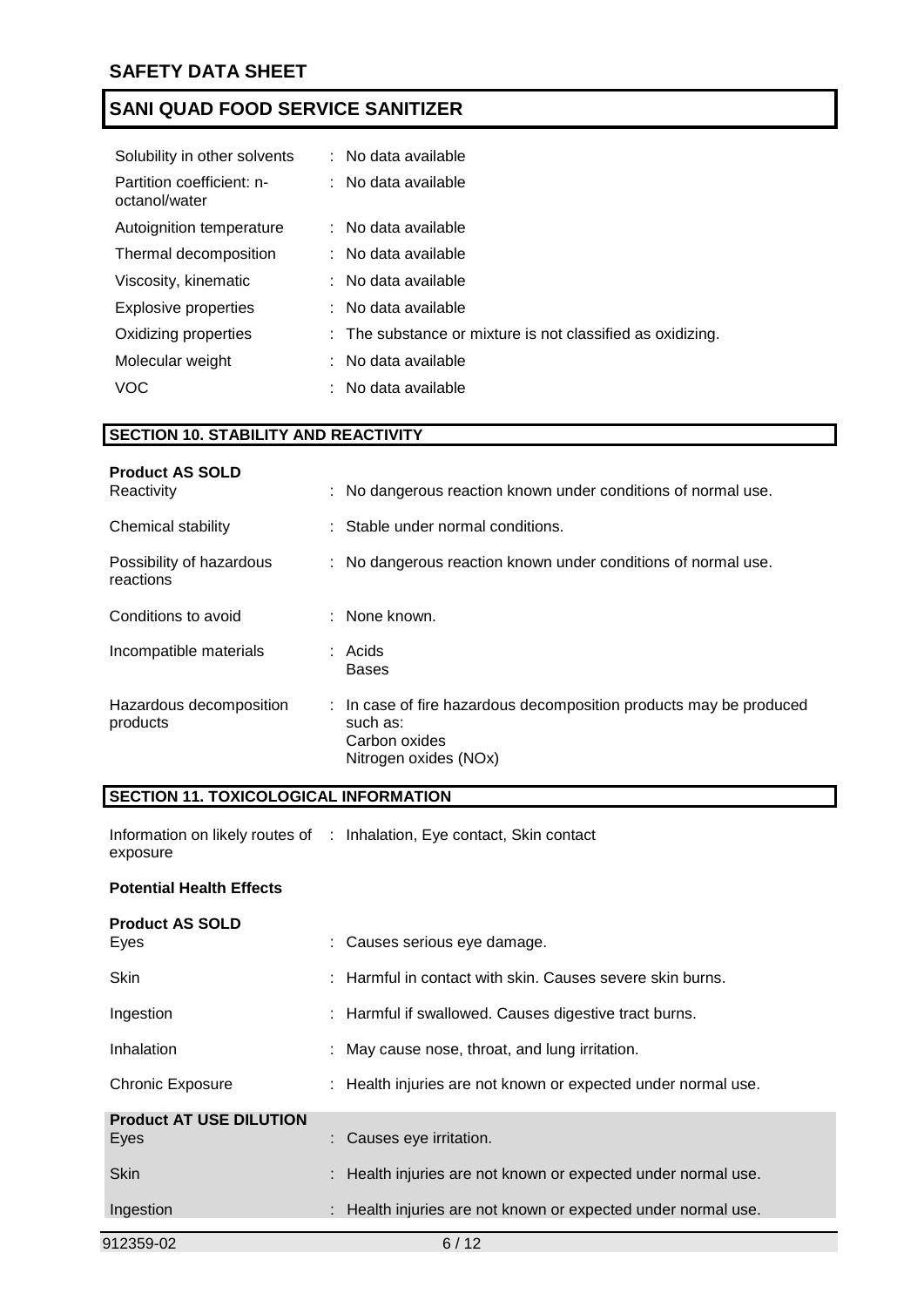the control of the control of the

# **SANI QUAD FOOD SERVICE SANITIZER**

| Inhalation                                                      | : Health injuries are not known or expected under normal use.                                   |
|-----------------------------------------------------------------|-------------------------------------------------------------------------------------------------|
| <b>Chronic Exposure</b>                                         | : Health injuries are not known or expected under normal use.                                   |
| <b>Experience with human exposure</b>                           |                                                                                                 |
| <b>Product AS SOLD</b><br>Eye contact                           | Redness, Pain, Corrosion                                                                        |
| Skin contact                                                    | Redness, Pain, Corrosion                                                                        |
| Ingestion                                                       | Corrosion, Abdominal pain                                                                       |
| Inhalation                                                      | Respiratory irritation, Cough                                                                   |
| <b>Product AT USE DILUTION</b><br>Eye contact                   | Redness, Irritation                                                                             |
| Skin contact                                                    | No symptoms known or expected.                                                                  |
| Ingestion                                                       | No symptoms known or expected.                                                                  |
| Inhalation                                                      | No symptoms known or expected.                                                                  |
| <b>Toxicity</b>                                                 |                                                                                                 |
| <b>Product AS SOLD</b><br><b>Product</b><br>Acute oral toxicity | No data available                                                                               |
| Acute inhalation toxicity                                       | No data available                                                                               |
| Acute dermal toxicity                                           | No data available                                                                               |
| Skin corrosion/irritation                                       | No data available                                                                               |
| Respiratory or skin<br>sensitization                            | No data available                                                                               |
| Carcinogenicity                                                 | : No data available                                                                             |
| Reproductive effects                                            | : No data available                                                                             |
| Germ cell mutagenicity                                          | : No data available                                                                             |
| Teratogenicity                                                  | : No data available                                                                             |
| STOT-single exposure                                            | : No data available                                                                             |
| STOT-repeated exposure                                          | No data available                                                                               |
| Aspiration toxicity                                             | No data available                                                                               |
| <b>Components</b>                                               |                                                                                                 |
| Acute oral toxicity                                             | : Quaternary ammonium compounds, di-C8-10-alkyldimethyl, chlorides<br>LD50 Rat: 366 mg/kg       |
|                                                                 | n-alkyl (C14 50%; C12 40%; C16 10%) dimethyl benzyl ammonium<br>chloride<br>LD50 Rat: 344 mg/kg |
|                                                                 | Octyl decyl dimethyl ammonium chloride<br>LD50 Rat: 238 mg/kg                                   |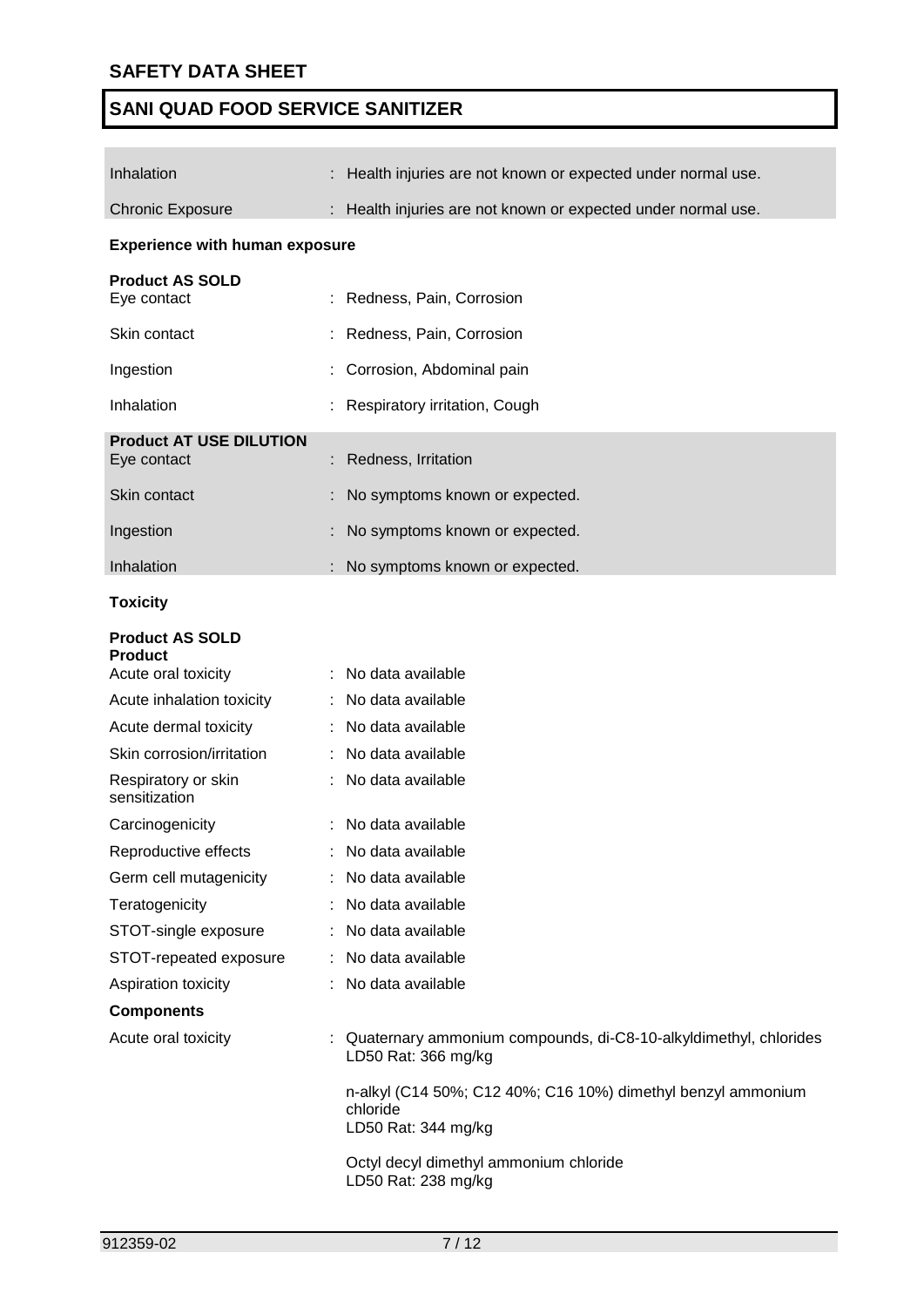|                           | Dioctyl dimethyl ammonium chloride<br>LD50 Rat: 238 mg/kg                                                                            |
|---------------------------|--------------------------------------------------------------------------------------------------------------------------------------|
|                           | Didecyl Dimethyl Ammonium Chloride<br>LD50 Rat: 329 mg/kg                                                                            |
| <b>Components</b>         |                                                                                                                                      |
| Acute inhalation toxicity | : n-alkyl (C14 50%; C12 40%; C16 10%) dimethyl benzyl ammonium<br>chloride<br>4 h LC50 Rat: 0.054 mg/l<br>Test atmosphere: dust/mist |
|                           | Octyl decyl dimethyl ammonium chloride<br>4 h LC50 Rat: 0.07 mg/l<br>Test atmosphere: dust/mist                                      |
|                           | Dioctyl dimethyl ammonium chloride<br>4 h LC50 Rat: 0.07 mg/l<br>Test atmosphere: dust/mist                                          |
|                           | Didecyl Dimethyl Ammonium Chloride<br>4 h LC50 Rat: 0.07 mg/l<br>Test atmosphere: dust/mist                                          |
| <b>Components</b>         |                                                                                                                                      |
| Acute dermal toxicity     | : Quaternary ammonium compounds, di-C8-10-alkyldimethyl, chlorides<br>LD50 Rat: 1,500 mg/kg                                          |
|                           | n-alkyl (C14 50%; C12 40%; C16 10%) dimethyl benzyl ammonium<br>chloride<br>LD50 Rabbit: 3,340 mg/kg                                 |
|                           | Octyl decyl dimethyl ammonium chloride<br>LD50 Rabbit: 2,930 mg/kg                                                                   |
|                           | Dioctyl dimethyl ammonium chloride<br>LD50 Rabbit: 2,930 mg/kg                                                                       |
|                           | Didecyl Dimethyl Ammonium Chloride<br>LD50 Rabbit: 2,930 mg/kg                                                                       |
|                           |                                                                                                                                      |

# **SECTION 12. ECOLOGICAL INFORMATION**

| <b>Product AS SOLD</b><br><b>Ecotoxicity</b>           |                                                                    |
|--------------------------------------------------------|--------------------------------------------------------------------|
| <b>Environmental Effects</b>                           | : This product has no known ecotoxicological effects.              |
| <b>Product</b>                                         |                                                                    |
| Toxicity to fish                                       | $\therefore$ No data available                                     |
| Toxicity to daphnia and other<br>aquatic invertebrates | : No data available                                                |
| Toxicity to algae                                      | $\therefore$ No data available                                     |
| <b>Components</b>                                      |                                                                    |
| Toxicity to fish                                       | : Quaternary ammonium compounds, di-C8-10-alkyldimethyl, chlorides |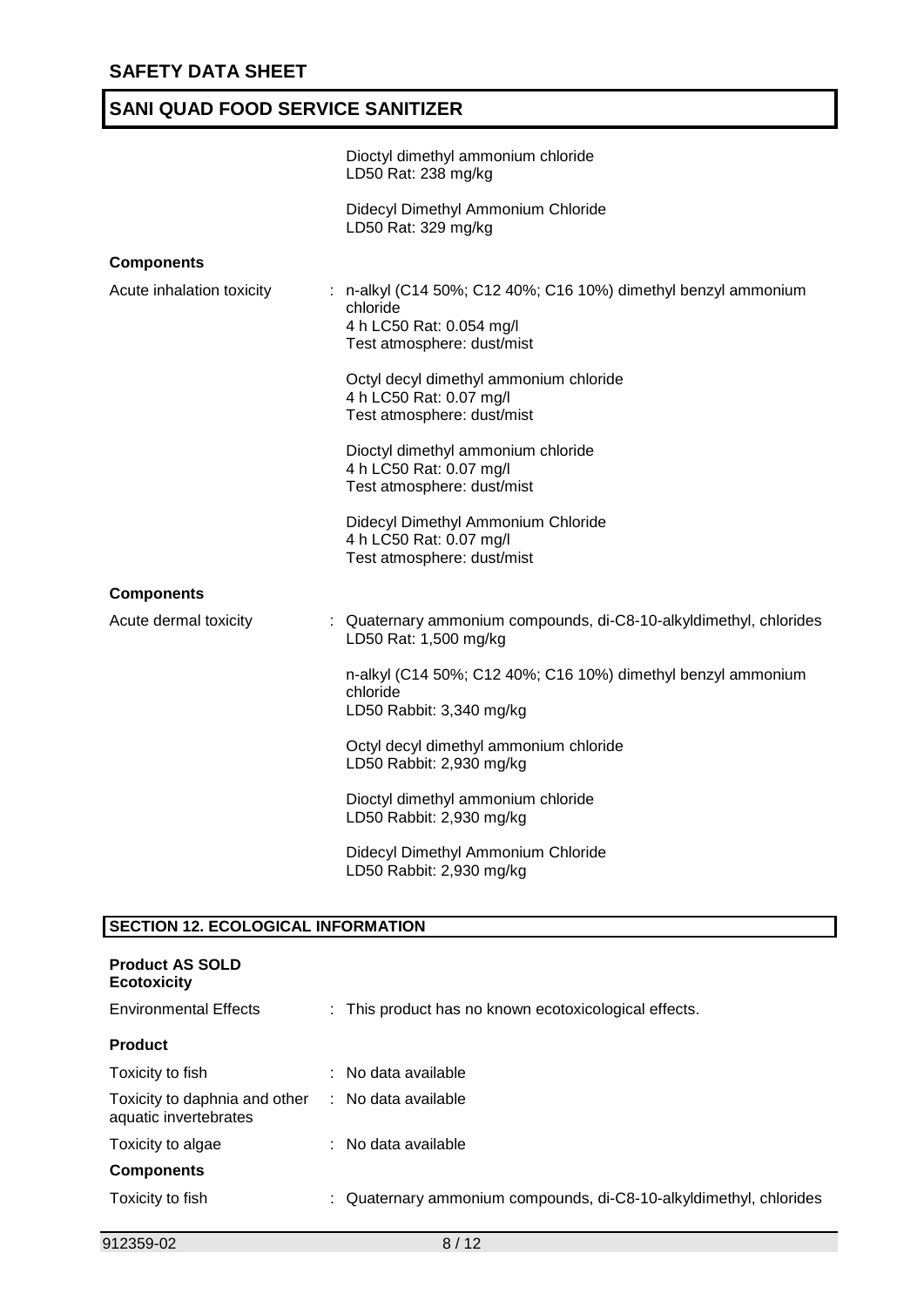|                                                            | 96 h LC50 Fish: 1 mg/l                                                                                                                                                                                                                                                                                     |
|------------------------------------------------------------|------------------------------------------------------------------------------------------------------------------------------------------------------------------------------------------------------------------------------------------------------------------------------------------------------------|
|                                                            | Octyl decyl dimethyl ammonium chloride<br>96 h LC50 Fish: 1 mg/l                                                                                                                                                                                                                                           |
|                                                            | Dioctyl dimethyl ammonium chloride<br>96 h LC50 Oncorhynchus mykiss (rainbow trout): 0.35 mg/l                                                                                                                                                                                                             |
|                                                            | Didecyl Dimethyl Ammonium Chloride<br>96 h LC50 Fish: 1 mg/l                                                                                                                                                                                                                                               |
| <b>Components</b>                                          |                                                                                                                                                                                                                                                                                                            |
| Toxicity to daphnia and other<br>aquatic invertebrates     | : n-alkyl (C14 50%; C12 40%; C16 10%) dimethyl benzyl ammonium<br>chloride<br>48 h EC50 Daphnia magna (Water flea): 0.016 mg/l                                                                                                                                                                             |
|                                                            | Dioctyl dimethyl ammonium chloride<br>96 h LC50 Americamysis bahia: 0.073 mg/l                                                                                                                                                                                                                             |
| <b>Components</b>                                          |                                                                                                                                                                                                                                                                                                            |
| Toxicity to algae                                          | : Dioctyl dimethyl ammonium chloride<br>72 h EC50 Pseudokirchneriella subcapitata (algae): 0.122 mg/l                                                                                                                                                                                                      |
| Persistence and degradability                              |                                                                                                                                                                                                                                                                                                            |
| <b>Product AS SOLD</b><br>Not applicable - Biocide         |                                                                                                                                                                                                                                                                                                            |
| <b>Product AT USE DILUTION</b><br>Not applicable - Biocide |                                                                                                                                                                                                                                                                                                            |
| <b>Bioaccumulative potential</b>                           |                                                                                                                                                                                                                                                                                                            |
| No data available                                          |                                                                                                                                                                                                                                                                                                            |
| <b>Mobility in soil</b>                                    |                                                                                                                                                                                                                                                                                                            |
| No data available                                          |                                                                                                                                                                                                                                                                                                            |
| Other adverse effects                                      |                                                                                                                                                                                                                                                                                                            |
| No data available                                          |                                                                                                                                                                                                                                                                                                            |
| <b>SECTION 13. DISPOSAL CONSIDERATIONS</b>                 |                                                                                                                                                                                                                                                                                                            |
|                                                            |                                                                                                                                                                                                                                                                                                            |
| <b>Product AS SOLD</b><br>Disposal methods                 | Do not contaminate ponds, waterways or ditches with chemical or<br>used container. Where possible recycling is preferred to disposal or<br>incineration. If recycling is not practicable, dispose of in compliance<br>with local regulations. Dispose of wastes in an approved waste<br>disposal facility. |
| Disposal considerations                                    | Dispose of as unused product. Empty containers should be taken to<br>an approved waste handling site for recycling or disposal. Do not re-<br>use empty containers. Dispose of in accordance with local, state, and<br>federal regulations.                                                                |
| <b>Product AT USE DILUTION</b><br>Disposal methods         | Diluted product can be flushed to sanitary sewer.                                                                                                                                                                                                                                                          |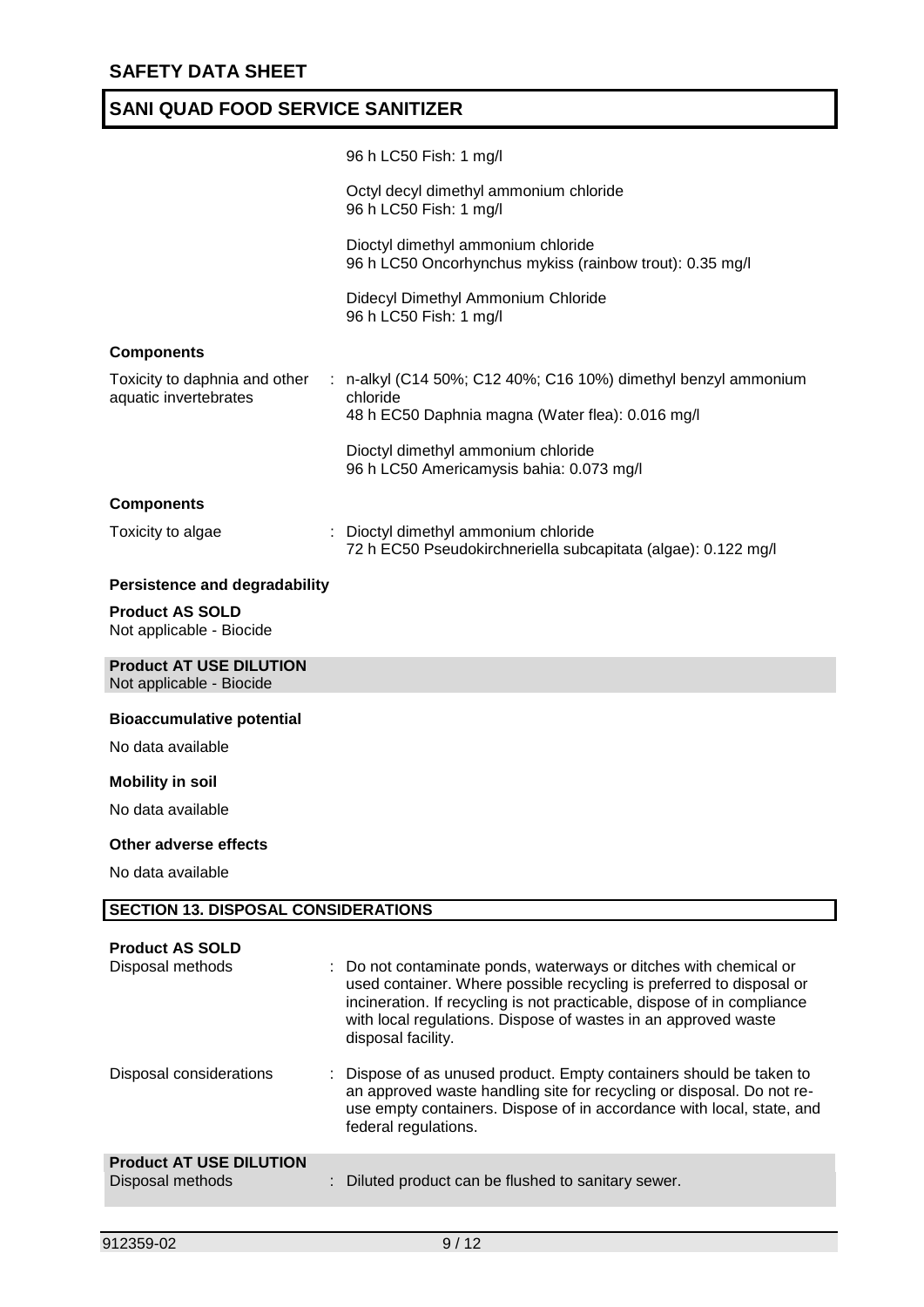### **SAFETY DATA SHEET**

### **SANI QUAD FOOD SERVICE SANITIZER**

Disposal considerations : Dispose of in accordance with local, state, and federal regulations.

#### **SECTION 14. TRANSPORT INFORMATION**

#### **Product AS SOLD**

The shipper/consignor/sender is responsible to ensure that the packaging, labeling, and markings are in compliance with the selected mode of transport.

#### **Land transport (DOT)**

Not dangerous goods

#### **Sea transport (IMDG/IMO)**

Not dangerous goods

#### **SECTION 15. REGULATORY INFORMATION**

#### **Product AS SOLD**

**EPA Registration number** : 6836-70-1677

#### **EPCRA - Emergency Planning and Community Right-to-Know**

#### **CERCLA Reportable Quantity**

This material does not contain any components with a CERCLA RQ.

#### **SARA 304 Extremely Hazardous Substances Reportable Quantity**

This material does not contain any components with a section 304 EHS RQ.

| SARA 311/312 Hazards | : Acute toxicity (any route of exposure)<br>Skin corrosion or irritation<br>Serious eye damage or eye irritation                                                                          |
|----------------------|-------------------------------------------------------------------------------------------------------------------------------------------------------------------------------------------|
| <b>SARA 302</b>      | : This material does not contain any components with a section 302<br>EHS TPQ.                                                                                                            |
| <b>SARA 313</b>      | : This material does not contain any chemical components with known<br>CAS numbers that exceed the threshold (De Minimis) reporting levels<br>established by SARA Title III, Section 313. |

#### **California Prop. 65**

This product does not contain any chemicals known to the State of California to cause cancer, birth, or any other reproductive defects.

#### **California Cleaning Product Right to Know Act of 2017 (SB 258)**

This regulation applies to this product. Chemical Name CAS-No. Function List(s) water  $|7732-18-5$  Diluent Not Applicable Quaternary ammonium compounds, di-C8-10 alkyldimethyl, chlorides 68424-95-3 | Biocide | Not Applicable n-alkyl (C14 50%; C12 40%; C16 10%) dimethyl benzyl ammonium chloride 68424-85-1 | Biocide | Not Applicable Colorant Not Applicable Not Applicable Not Applicable Not Applicable

\*refer to ecolab.com/sds for electronic links to designated lists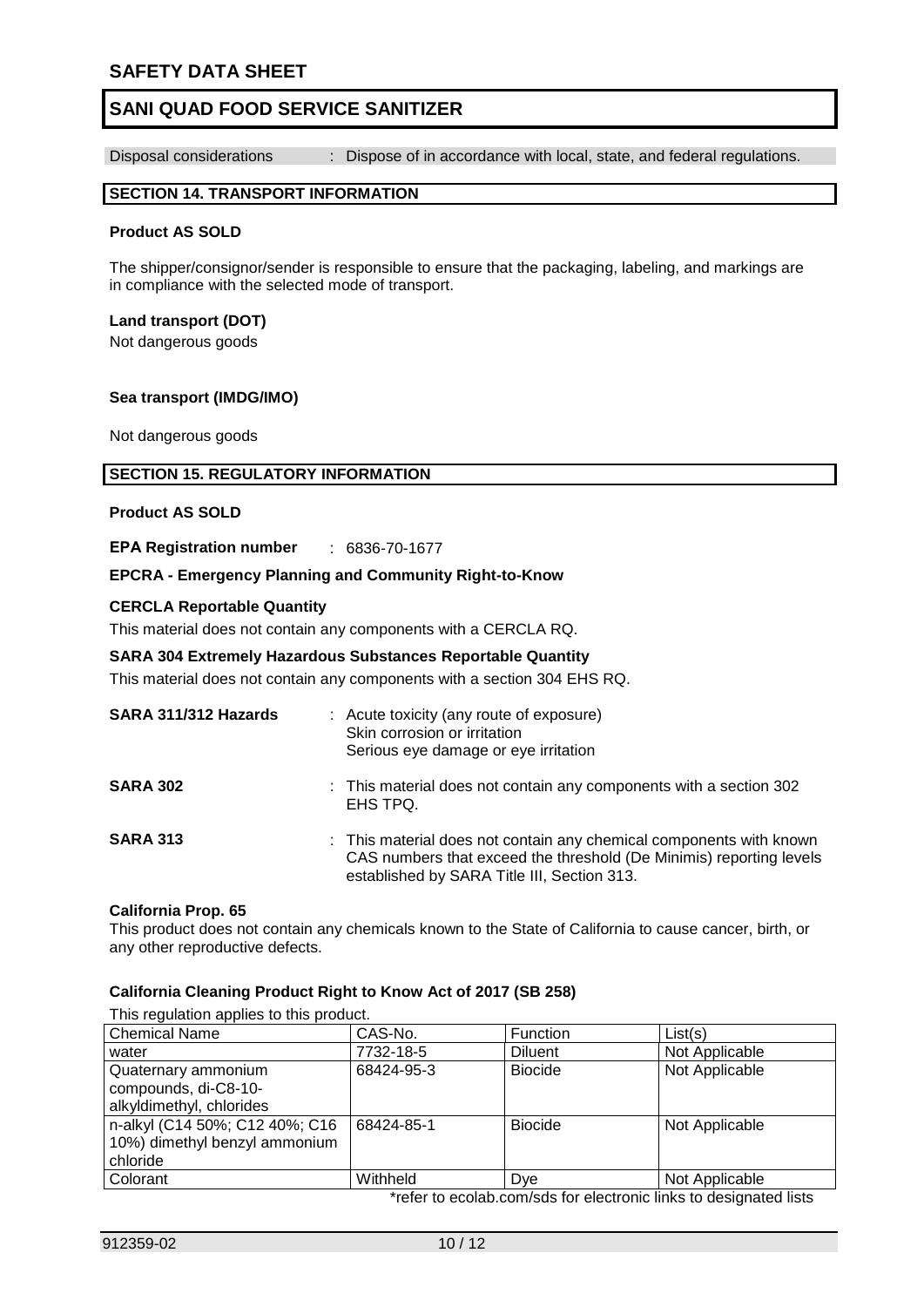### **SAFETY DATA SHEET**

# **SANI QUAD FOOD SERVICE SANITIZER**

#### **The ingredients of this product are reported in the following inventories:**

#### **United States TSCA Inventory** :

All substances listed as active on the TSCA inventory

#### **Canadian Domestic Substances List (DSL)** :

All components of this product are on the Canadian DSL

#### **Australia Inventory of Chemical Substances (AICS)** :

On the inventory, or in compliance with the inventory

**New Zealand. Inventory of Chemical Substances** : not determined

#### **Japan. ENCS - Existing and New Chemical Substances Inventory** : not determined

#### **Korea. Korean Existing Chemicals Inventory (KECI)** :

On the inventory, or in compliance with the inventory

#### **Philippines Inventory of Chemicals and Chemical Substances (PICCS)** : On the inventory, or in compliance with the inventory

**China. Inventory of Existing Chemical Substances in China (IECSC)** : On the inventory, or in compliance with the inventory

#### **Taiwan Chemical Substance Inventory (TCSI)** : not determined

#### **SECTION 16. OTHER INFORMATION**



|                        | <b>HEALTH</b>          |  |
|------------------------|------------------------|--|
| <b>Istability</b><br>0 | <b>FLAMMABILITY</b>    |  |
|                        | <b>PHYSICAL HAZARD</b> |  |

 $0 = not$  significant,  $1 =$ Slight,

 $2 =$  Moderate,  $3 =$  High

 $4 =$  Extreme,  $* =$  Chronic

### **Product AT USE DILUTION**